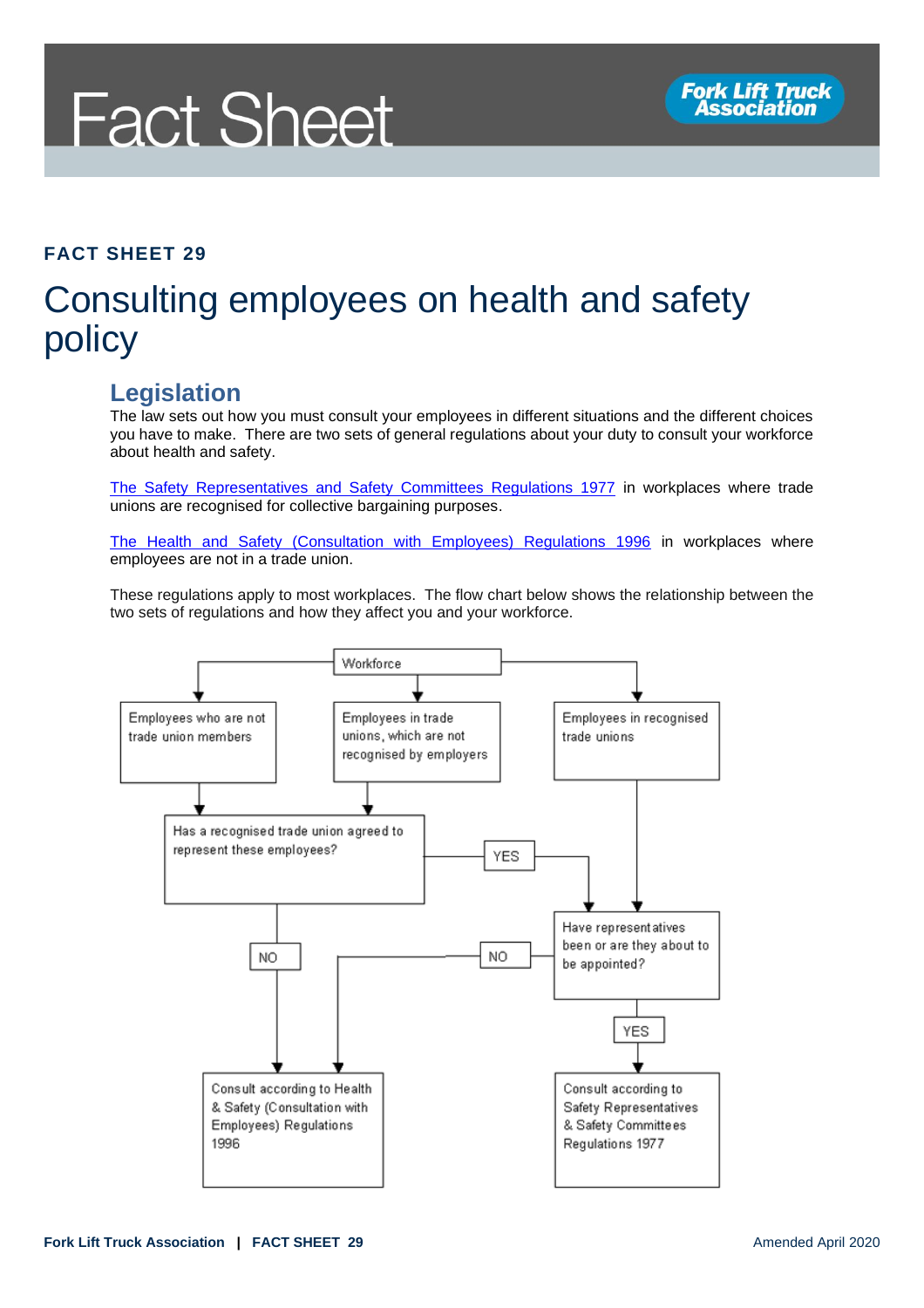## **Fact Sheet**



#### **Purpose of the regulations**

These regulations are designed to enable you and your employees to work together:

- To develop, maintain and promote measures that ensure health and safety at work; and
- To check the effectiveness of such measures.

You may only have to consult under one set of regulations, or you may have to consult under both, depending on circumstances.

The presence of a union health and safety representative does not prevent managers from communicating directly with the workforce as a whole. Managers remain responsible for managing health and safety in the workplace and should consult the workforce as necessary.

#### **Disagreements**

If you and your employees disagree about the interpretation of these regulations, you should first use your usual procedure for resolving employment relations disputes. You may find it helpful to involve the [Arbitration and Conciliation Service \(Acas\).](https://www.acas.org.uk/)

However, health and safety inspectors (from the Health and Safety Executive (HSE) and local authorities) can enforce the failure to comply with legal duties on procedural matters. They will decide what action to take in line with [HSE's Enforcement Policy Statement.](https://www.hse.gov.uk/pubns/hse41.pdf)

#### **Existing consultation**

Depending on the circumstances within your workplace, you may need to consult one set of regulations, or both. Where you already have existing consultation arrangements that satisfy health and safety law, there is no requirement to change them.

However, you may want to review arrangements on a regular basis to ensure that they continue to be the best for your organisation. Please note: some workers who are self-employed are still classed as employees under health and safety law.

#### **Why should I consult employees?**

Consulting with employees can have real benefits for your business, including:

- Increased productivity businesses with good workforce involvement in health and safety tend to have a better productivity rate.
- A healthier and safer workplace your employees can help you to identify hazards, assess risks and develop ways to control or remove risks.
- Better decisions about health and safety they are based on the input and experience of a range of people, including employees who have extensive knowledge about their own job and the business.
- A stronger commitment to implementing decisions or actions as employees have been actively involved in reaching these decisions.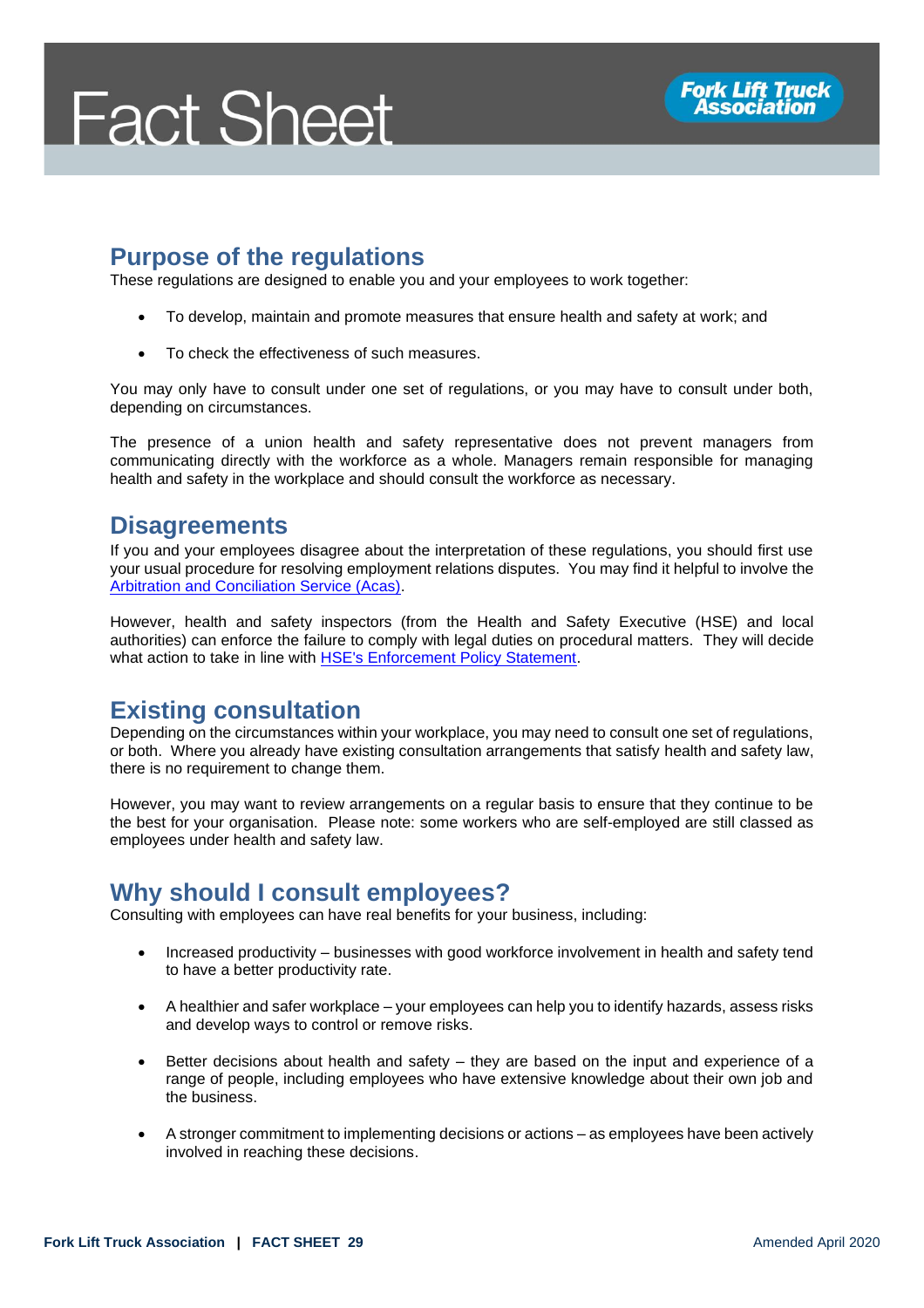# **Fact Sheet**

### **What must I consult about?**

You must consult with employees or their representatives about the following:

- The introduction of any measure which may substantially affect their health and safety at work, e.g. the introduction of new equipment or new systems of work, such as the speed of a process line or shift-work arrangements.
- Arrangements for getting competent people to help them comply with health and safety laws. A competent person is someone who has the necessary knowledge, skills and experience to help an employer meet the requirements of health and safety law.
- The information you must give your employees on the risks and dangers arising from their work, measures to reduce or remove these risks and what employees should do if they are exposed to a risk.
- The planning and organisation of health and safety training, and the health and safety consequences of introducing new technology. To achieve this, you must provide the information necessary to allow employees or their representatives to participate fully and effectively in the consultation.

Consultation involves not only giving information to employees but also listening to them and taking account of what they say before making any health and safety decisions. The law does not state when you must consult, or for how long, but in practice, you must allow enough time for your employees to consider the matters being raised and provide them with informed responses.

An employee can apply to an employment tribunal if they feel they have been penalized for taking part in consultation.

#### **Safety representatives**

If at least 2 health and safety representatives request, in writing, that a safety committee be formed within the workplace, you must establish such a committee within 3 months of the request. Consultation does not remove your right to manage. You will still make the final decision. But talking to your employees is an important part of successfully managing health and safety.

Appointed representatives must be given the paid time necessary to carry out their functions, including training (plus associated costs) along with the facilities and any assistance required to carry out their role.

#### **Noncompliance with the regulations**

If you do not comply with the regulations, you will be committing an offence. Health and safety inspectors from the Health and Safety Executive and local authorities may enforce the regulations where there is no evidence of consultation.

#### **Health and Safety Executive guidance**

[L146 Consulting workers on health and safety](https://www.hse.gov.uk/pubns/priced/l146.pdf) gives the law and guidance on how to consult and involve employees and their representatives on health and safety matters at work under the Safety Representatives and Safety Committees Regulations 1977 (as amended) and the Health and Safety (Consultation with Employees) Regulations 1996 (as amended). It explains the relationship between the two sets of regulations and how they affect you and your workforce; in some workplaces you may have to consult under both sets of regulations.